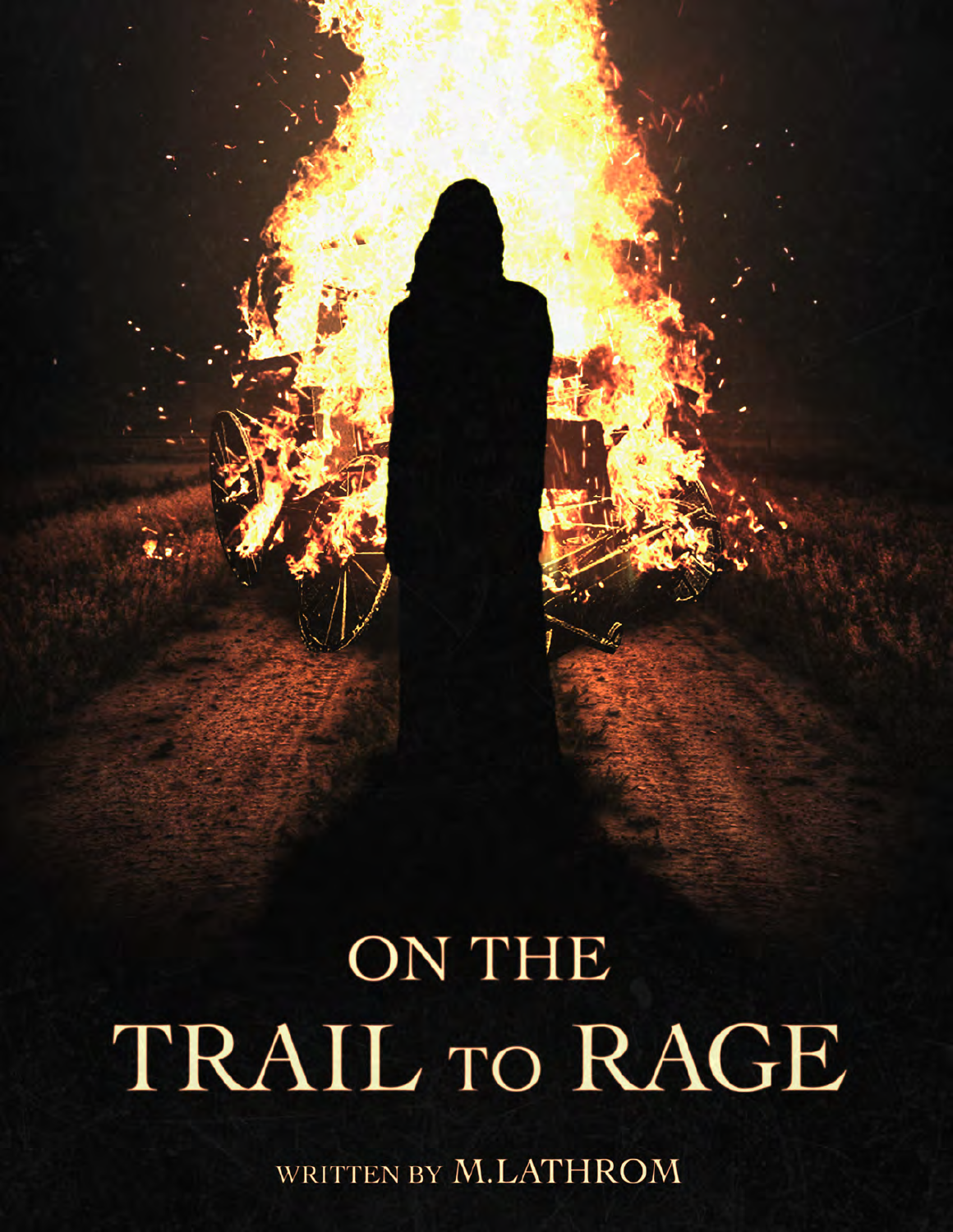## ON THE TRAIL TO RAGE

Written by

Matt Lathrom

matt@mlathrom.com writtenby.mlathrom.com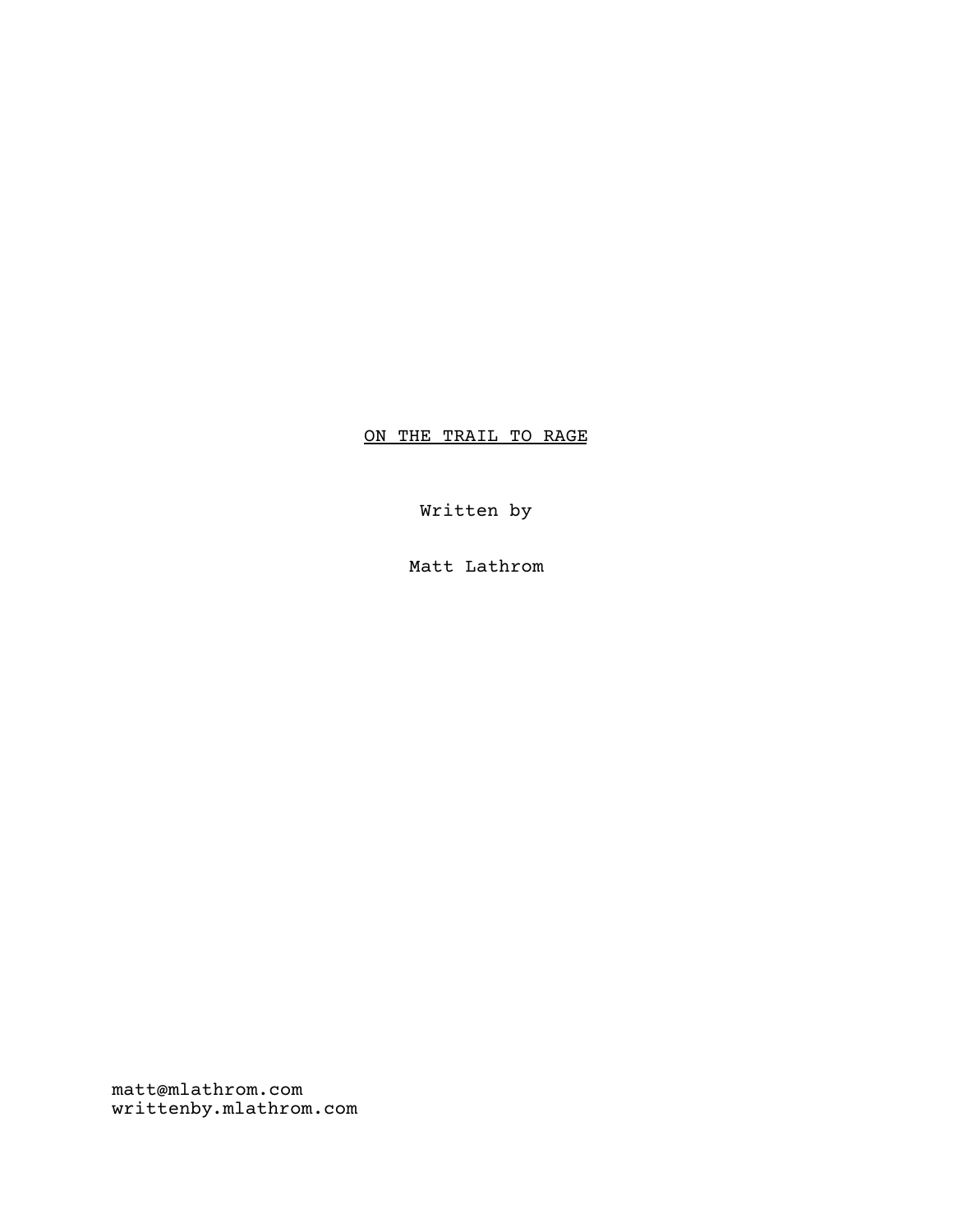## **OVER BLACK**

The crackle of a burning fire over the chirps of crickets and birds.

The haw or men and gallop of horses as a posse rides off on horses into the distance.

The fire grows louder. It consumes all of the sounds around it, until it's all that's left.

Then.

A gasp cuts through the raging fire.

**EXT. COUNTRY TRAIL - DAY**

Shoed hooves kick up dirt.

The wheel of a wagon rolls along the trail.

Guiding an odd pair, a well-fed horse and a slightly smaller donkey, is WILLIAM BAKER (38).

Beneath the grit of long travels lies a kind face younger than its years. Dirty blonde on the trail, bright blonde in the home. Smiling eyes that instill an instant trust.

He has a look of content as he looks forward and listens to the sounds of the land. He takes a deep breath. Exhales the crisp, evening air.

He twists around to the covered carriage behind him, pulls back the flap.

Inside, MABEL BAKER (32) wrings out a wet rag over a bucket. Places the raw on the forehead of their boy SAMUEL (6), a spitting image of his father.

**WTHE EXAMPLE SET ANTER (32) OFINITE AND ANOTE THE CARD INTERED AND INTERED AND INTERED AND NOTE THE CARD OF A SET AND A SET AND A SET AND A SET AND A SET AND A SET AND A SET AND A SET AND A SET AND NOTE THAT A SET AND NOT** Mabel's red hair pulled tight in a ponytail. She has a toughness in her eyes. The kind that comes from being the rock on shaky ground. There's a mesmerizing precision in her movements. Watching her tend to a sick child is like watching a blacksmith forge a sword. She wears a dark blue dress of light material.

Samuel lies holding his stomach with his eyes closed. He moans a bit.

> WILLIAM (whispers) May, how's he doing.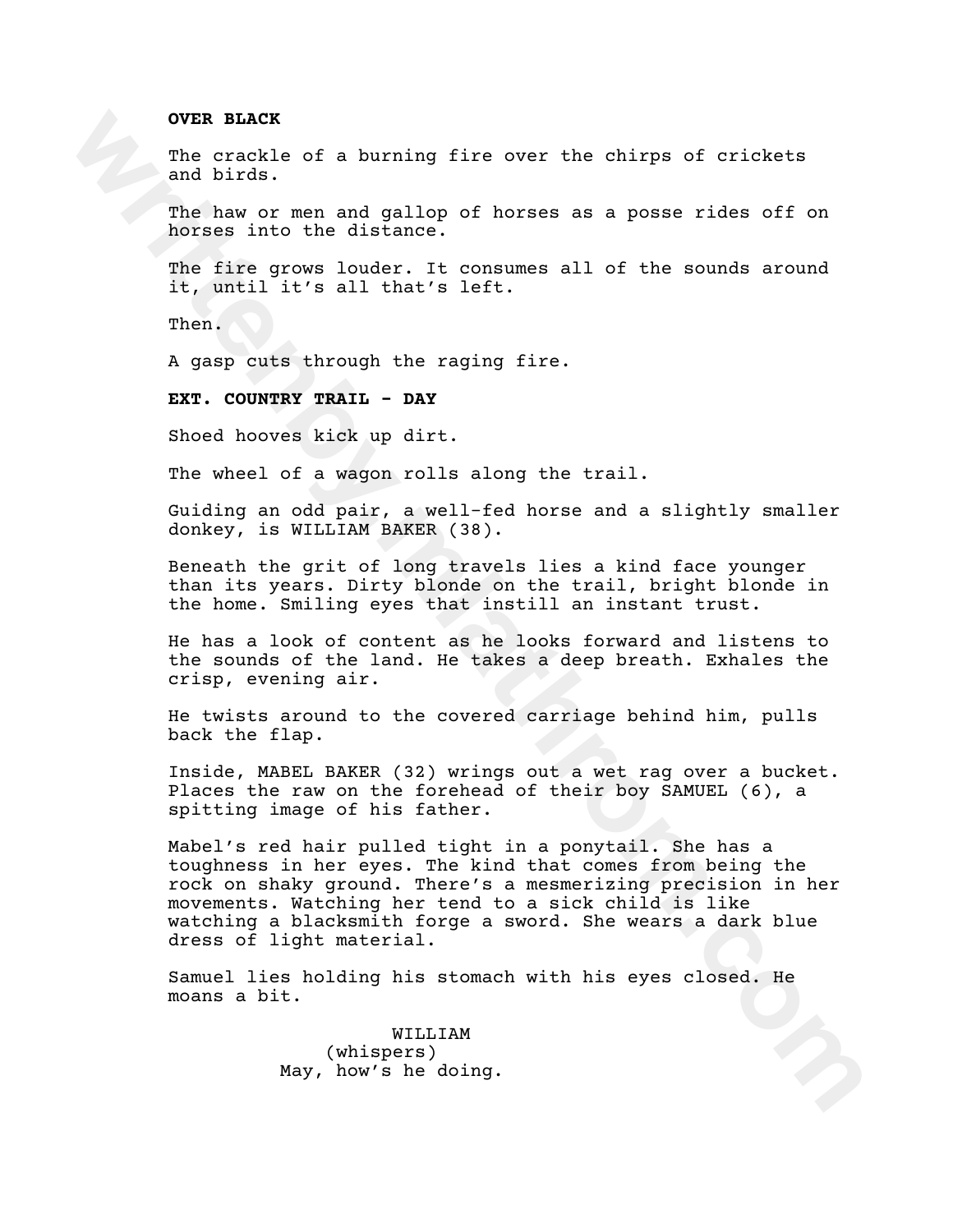MABEL

Just a little trail sickness. We need to stop for a bit. Stretch our legs.

WILLIAM Think he'll hold out for another few miles?

Mabel shakes her head.

WILLIAM All right, I'll see if I can find a place to--

William turn back to the trail to see a woman right in front of the carriage.

He yanks on the ties.

The horse and donkey kick to a stop.

Mabel braces. Catches Samuel.

The dust settles.

GEORGIA (36), a dark-hair woman in a dirty blue dress. In a frazzle, she moves beside the horses out of the way.

GEORGIA

Just a little trail sickness. We<br>need to stop for a bit. Stretch our<br>legs.<br>Think he'llinold out for another<br>examples?<br>Think he'llinold out for another<br>Xabel shakes her head.<br>All right.<sup>1711</sup> see if I can find a<br>William tur Oh my, I'm so sorry, sir! Hasn't been anyone on this trail for days and I was afraid you'd miss me. I'm Georgia.

William, annoyed, takes a breath. Calms.

WILLIAM William. And no worries, Ma'am.

He looks around.

No wagon. A small camp with a little smoking fire-pit next to a small brook.

> WILLIAM You out here all alone?

GEORGIA My husband went out for food two nights ago and I ain't seen him since.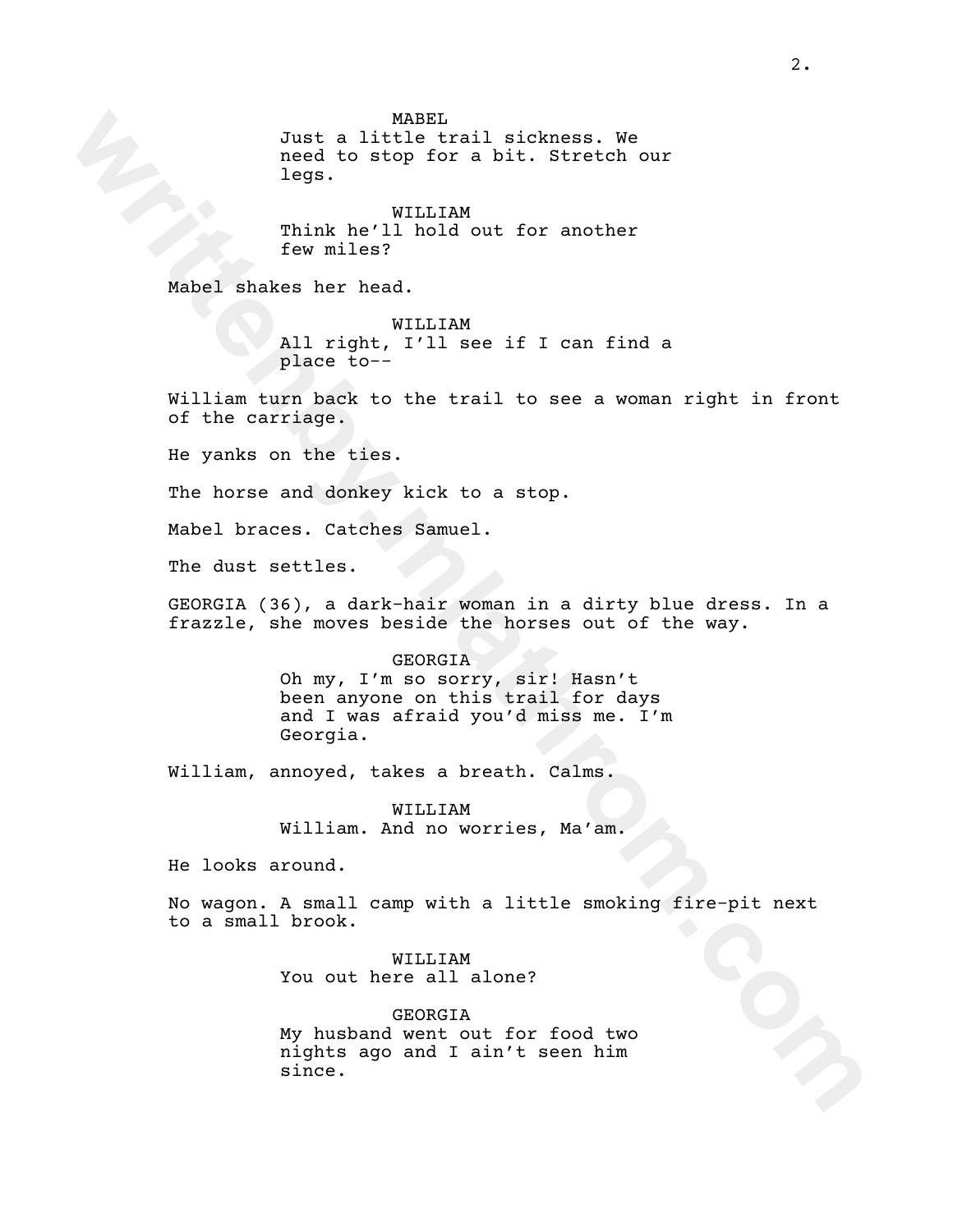William takes pause. He looks over the woman. A tan face, a bit of grit.

HER HANDS

Fresh tie marks on her hands. Peeking out behind her dress, the hands of a large blade.

> WILLIAM We don't have room for another body on here. Next town's a day out. I'll send some help when I reach--

GEORGIA I ain't got no food.

William leans back, pulls open the flap, signals to a basket beside Mabel.

Mabel shakes her head no, nervous. He motions again.

Mabel opens the basket, pulls out a loaf of bread. Hands it to William.

William tosses it to Georgia.

WILLIAM Really sorry I can't do more, Ma'am.

Antsy, William whips the ties. The odd pair starts off.

Georgia runs up beside him, grabs a tie. Yanks. The horse and donkey stop.

> GEORGIA You can't leave me.

WILLIAM There's no more help I can be.

GEORGIA No! You got it all wrong, Mister William. I ain't askin'.

The sound of trotting horses.

William takes pause. He looks over the woman. A tan face, a<br>
Mix of grit.<br>
HEX RANDS<br>
Treath is marks on her hands. Peeking out behind her dress,<br>
the hands of a large blade.<br>
We don't have room for another body<br>
on here. William whips around. On the other side of the wagon, three men in thick leather and dark clothes on horses. They wear bandana around their faces. Loot bags hang from the sides of their horses. Some full, some waiting to be filled.

William looks back down at Georgia with fear in his eyes. A wry grin creeps across her face.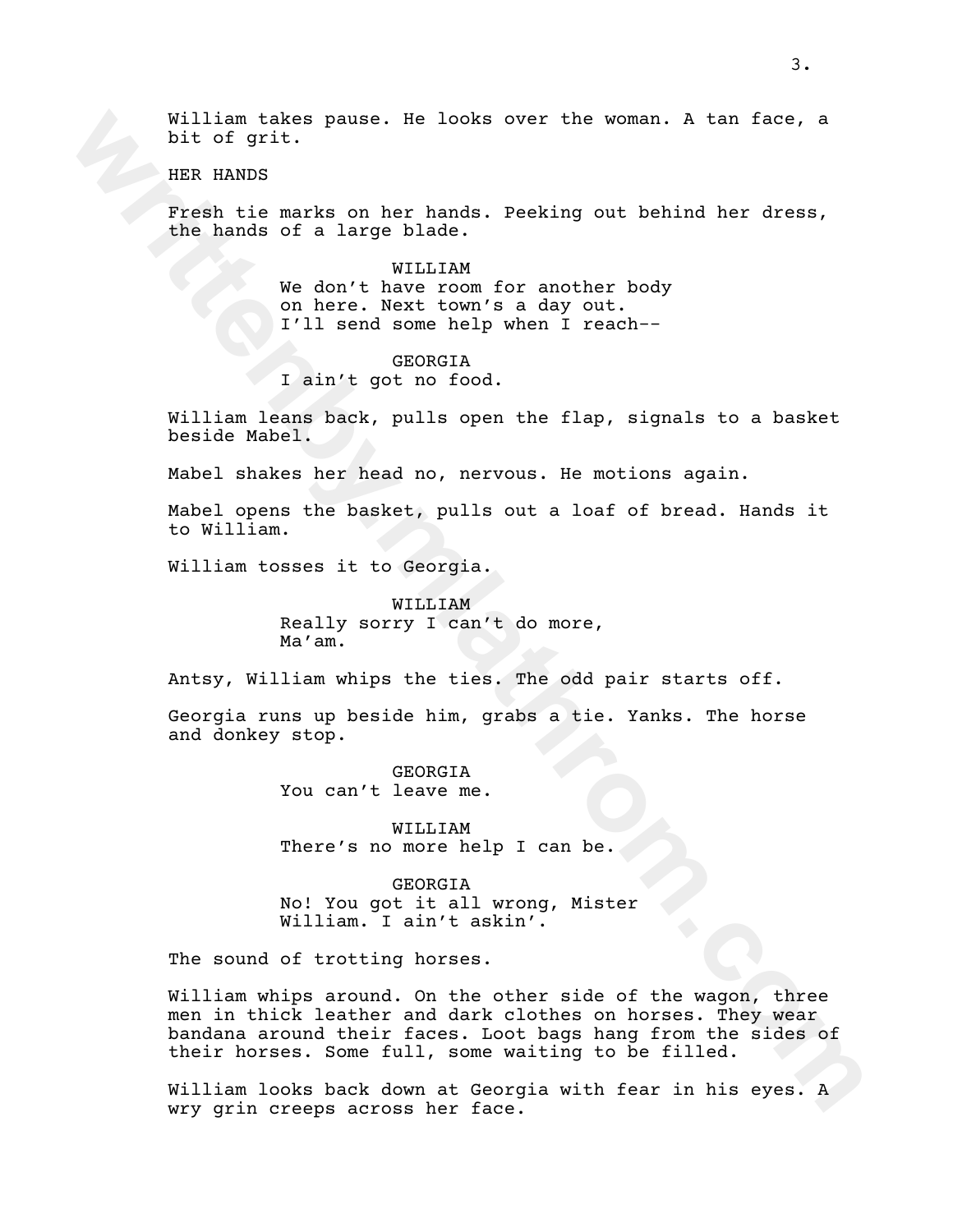He whips around to look at Mabel. She stares back. That toughness. Those eyes.

SMASH TO BLACK.

Silence.

A deep gasp. A raging fire.

## **EXT. COUNTRY TRAIL - DUSK**

Violent flames reach into the dark blue sky. Rings of smoke rise through the tree by the brook.

Mabel, dirty, her blue dress stained red at her side.

She pants for air, her eyes filled with terror. She crawls through the dry grass to William, who lies motionless.

His hate lies in her path, she shoves it away, then pauses. She grabs it. Holds it up toward the light of the fire.

The light shines through a bloody hole on the back of the hate.

Mabel moans in emotional agony. She crawls onto William's chest. His head laid back in a puddle of blood. She looks away as tears fall.

She sits up. Searches the area for something... or someone.

POV to the right. Empty grass. To the left empty grass.

Her gazes shifts slowly to the hellish inferno. She takes a small sniff of the air.

Tears stream down her cheek. The fire steals her breath. She chokes on the air, unable to scream.

She stares at the fire, then screams into the night.

She cries, breaks down on William's chest. The toughness she once had has left her.

She coughs. Then winces, grabs her side. Looks at her hand. Wet blood.

**Example 10** to book at Kabel. She stares back. That<br>toughness. Those eyes.<br>Shakes 20 BLACK.<br>Silence.<br>Note: Those eyes.<br>Note: There are this to the dark blue sky, Rings of smoke<br>rise through the tree by the brook.<br>Note:  $\$ As she cries, she crawls to the edge of the brook. To the edge of the water. She gets on her knees. Rips open the side of her dress. A knife wound leaks blood.

She splashes water on it. The precision she once has is lost. She gives up, bends down. Splashes water on her face. Drinks a bit. Cries.